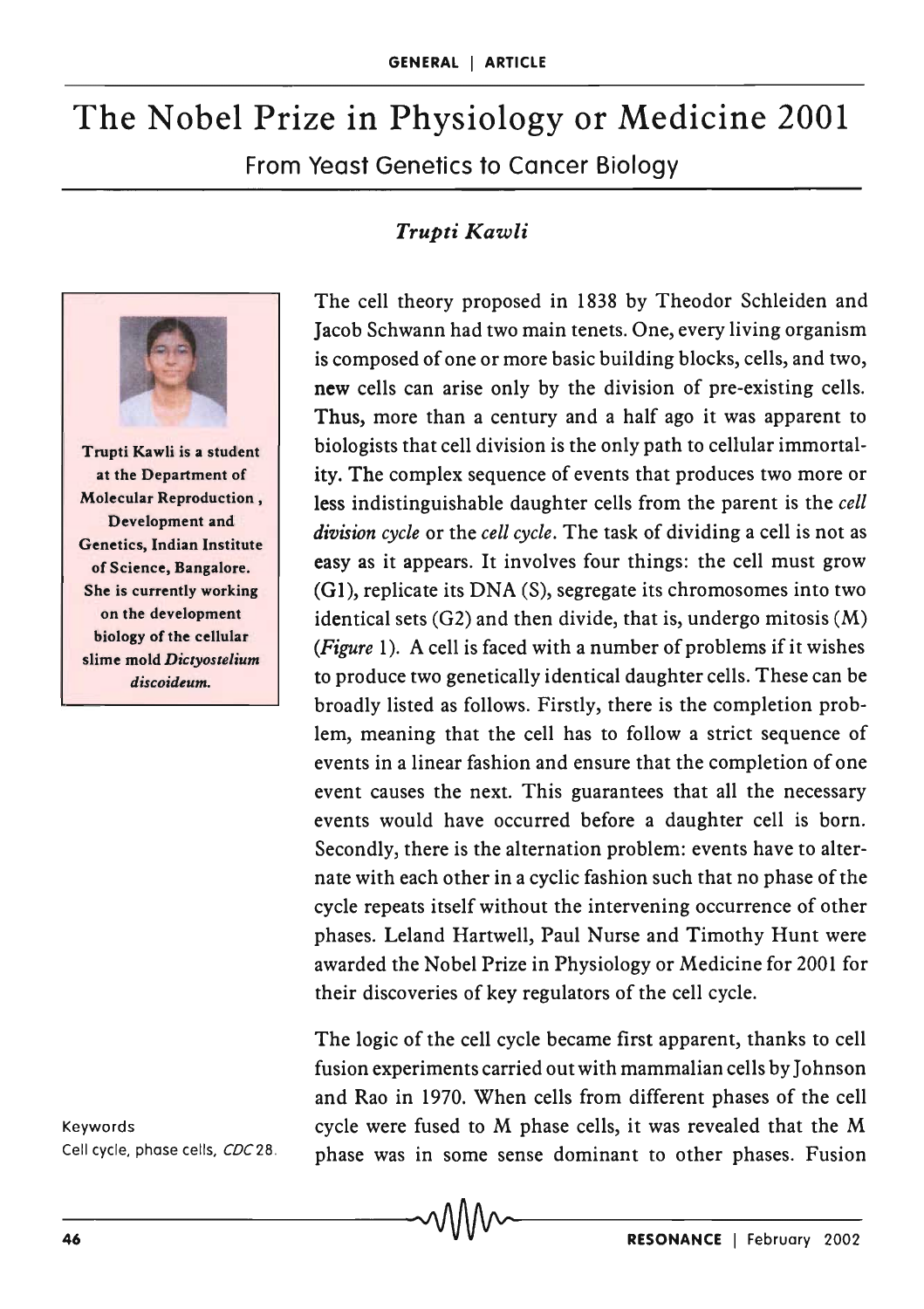## GENERAL I ARTICLE



Figure 1 (left). The eukaryotic cell cycle comprises four distinct phases, each associated with a crucial function related to cell division. The G1, Sand G2 phases constitute interphase during which growth, chromosome replication and segregation occurs. Mitosis gives rise to two genetically identical daughter nuclei.

Figure 2 (right). Discovery of MPF in frog oocytes by Masui and Markert (1971). Oocytes induced to mature into unfertilized eggs contain a cytoplasmic factor that can bring about maturation of G2 phase arrested oocytes. (Adapted from The Cell Cycle by Andrew Murray and Tim Hunt)

between G1 and S phase cells resulted in S phase cells inducing the G1 cells to replicate their DNA. The S phase cells did not enter mitosis until the G1 cells had completed replication. This showed that there were feedback controls and indicated a possible solution to the completion problem. Fusing S phase cells with G2 cells yielded a surprise. S phase cells were unable to induce replication in G2 cells and besides, there was a delay of entry into mitosis by G2 cells. This showed the presence of feedback controls or 'check points', a word later coined by Hartwell. It also provided a solution to the alternation problem by way of a 'block to re-replication'. Both the logic underlying cell cycle progression and the existence of mechanisms to ensure its fidelity were revealed by this experiment. A year later, in 1971, Masui and Markert set the stage for what became a boom in cell cycle research. Working with frog oocytes, they identified a cytoplasmic factor present in progesterone-induced mature eggs which could cause an oocyte that was arrested in the G2 phase to divide and mature into an unfertilized egg *(Figure 2).*  They named this factor the maturation promoting factor (MPF).

Glossary:

Mitosis somatic cell division: process in which chromosomes duplicate and segregate during cell division.

Feedback control - the return of information; the result of the process reverses or shuts off the process.

Spindle a structure consisting of microtubules that helps in the alignment and movement of chromosomes during cell division.

Phosphorylation - the metabolic process of addition of phosphate to an organic compound.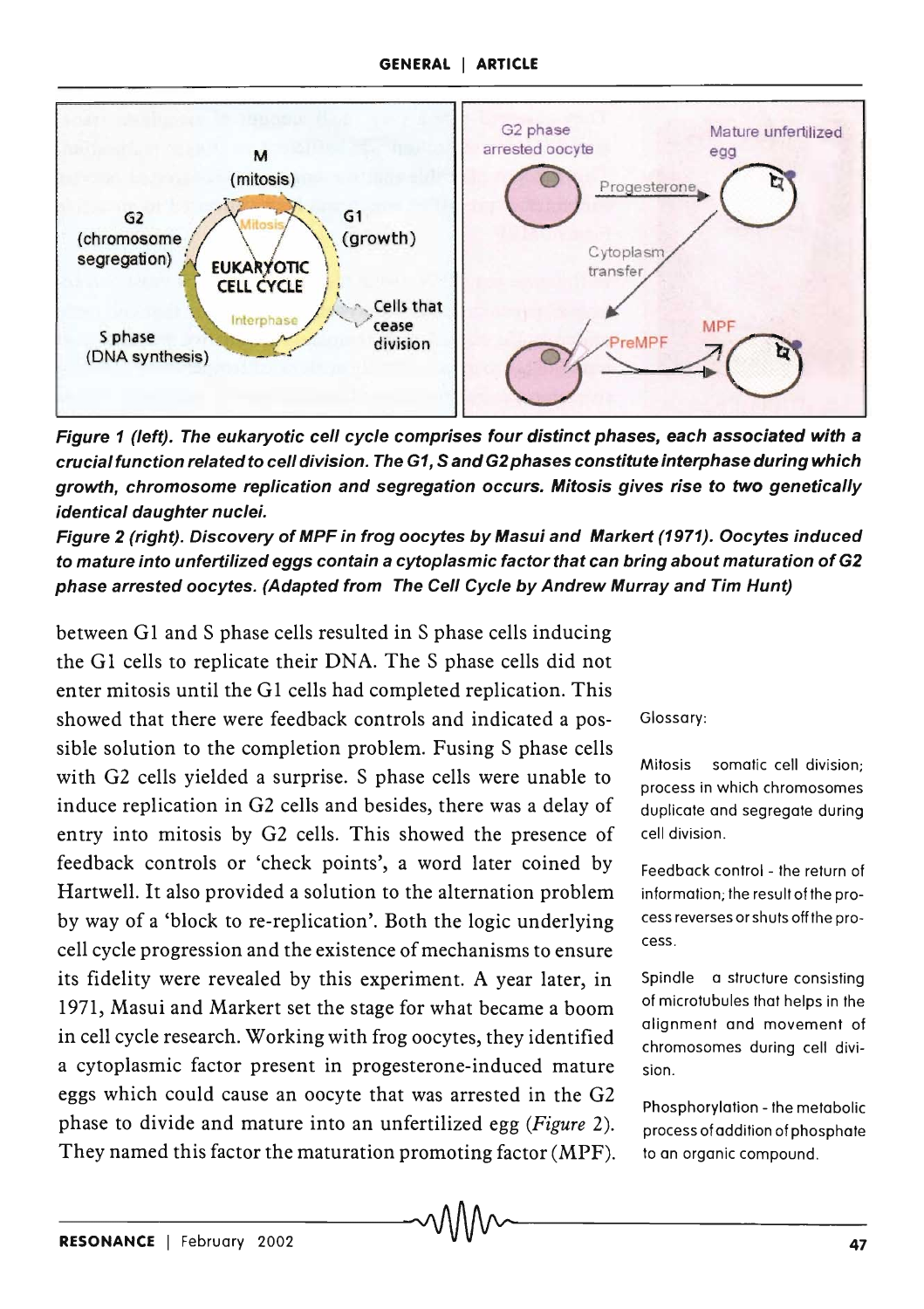

Leland Hartwell works at the Fred Hutchinson Cancer Research Centre, Seattle, USA where he is the Director. He pioneered the use of *Saccharomyces cerevisiae* genetics to define the cell cycle and to understand its control. He identified the 'start' gene which controls the first step of the every cell cycle. He elucidated the genetic logic of cell cycle progression and identified and introduced the concept of checkpoints.

Figure 3. Cell division cycle mutants isolated by Hartwell in 1970, showed an arrest at a specific stage of the cell cycle upon shift to NPT (non permissive temperature). This feature helped identify these mutants as opposed to those with defects in growth and metabolism.

They observed that a very small amount of cytoplasm transferred by microinjection was sufficient to trigger maturation. This made it plausible that the immature G2-arrested oocytes contained a 'pre-MPF' which was later converted to an active form of MPF.

In the same year, 1971, using the common baker's yeast *Saccharomyces cerevisiae* Leland Hartwell identified the first cell cycle mutants. He started with temperature-sensitive mutants that were unable to grow normally at elevated temperatures (restrictive temperature), but showed normal growth and physiology at lower temperatures (permissive temperature). The use of temperature sensitive mutants is an approach that has proved of immense help in analyzing mutations which are lethal for a cell. The mutants displayed aberrant cell morphologies (shapes) at the restrictive temperature. Working with them, Hartwell realized that upon shifting to the restrictive temperature their growth stopped (arrested) at a particular stage *(Figure* 3). Luckily, in *Saccharomyces cerevisiae* the cell morphology can be very well correlated with the cell cycle phase. The observations hinted at a cell cycle defect in these mutants. Hence they were called 'cell division cycle' *(cdc)* mutants. Working with mutants

shift to NPT ® ~C!:>~~ wild type ~~~-C:& ~~~ -.® ~C!) ~CB::> ~--.~--.~ growth mutant C!) --. (!) --. C!) ~--.~--.~ ~-.~-.~ cdc28 mutant ~ ~~~~~ ~ ® ~ ~ ~-.~q&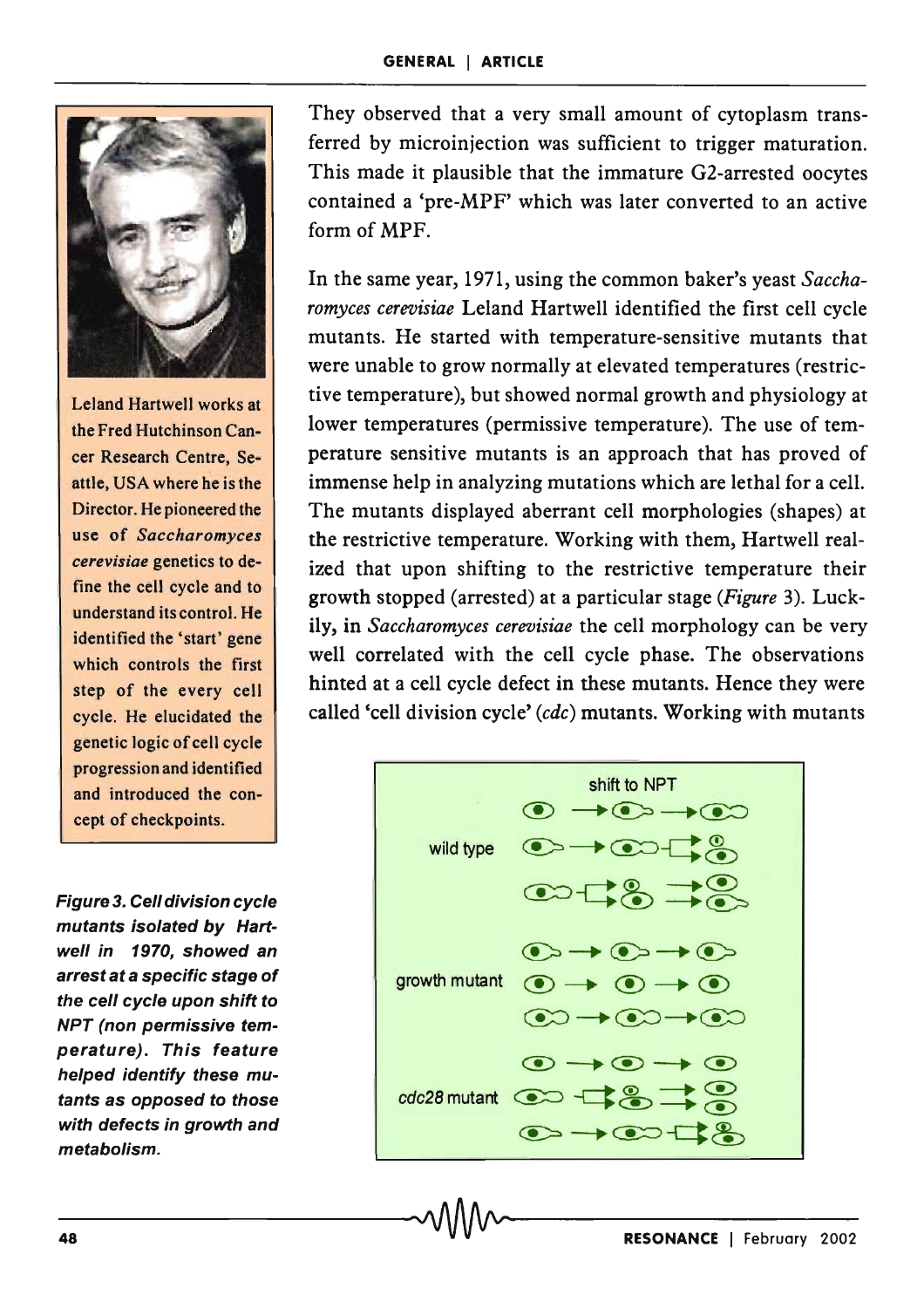

helped elucidate the genetics of cell cycle progression *(Figure* 4). In the same yeast Hartwell observed that one of his mutants, named *cdc24,* arrested in an unbudded state, but DNA synthesis and spindle pole body duplication occurred normally. The *cdc7*  mutant showed no DNA synthesis but bud formation and spindle pole body duplication took place normally. Similarly, in the *cdc31* mutant, budding and DNA synthesis proceeded in the absence of any spindle pole body duplication. But none of these mutants underwent mitosis. This showed that early events of the cell cycle depended on its proper progression as a whole; meaning that the various events were interdependent. Among the more interesting of these mutants was the *cdc28* mutant. In this mutant, none of the events associated with start of the cell cycle like DNA synthesis, bud formation and spindle pole body duplication occurred at the restrictive temperature and the cells arrested in G1. Hartwell called *CDC28* the 'start' gene. This led to the concept of *start* - a point in the cell cycle where the commitment to undergo next round of the cell cycle is made. A stage similar to *start* in the budding yeast cell cycle also exists in

Figure 4. Use of cdc mutants to map cell cycle events. Hartwell used many such mutants to analyse their phenotype and developed a schematic for the interaction of various processes in the cell cycle.

Paul Nurse works at the Imperial Cancer Research Fund, London, UK and is the Head of ICRF. Using the fission yeast as a model, he identified and characterized the mode of function of the *CDC2* gene. He showed the strong conservation of this gene from humans to yeast, thus demonstrating the remarkable conservation of this mechanism. He then elucidated the regulation of the activity of this protein and its role in cell cycle phase transitions. He has received the Gairdner Foundation International Award, The Albert Lasker Basic Medical Research award, which he shared with Hartwell and Masui.

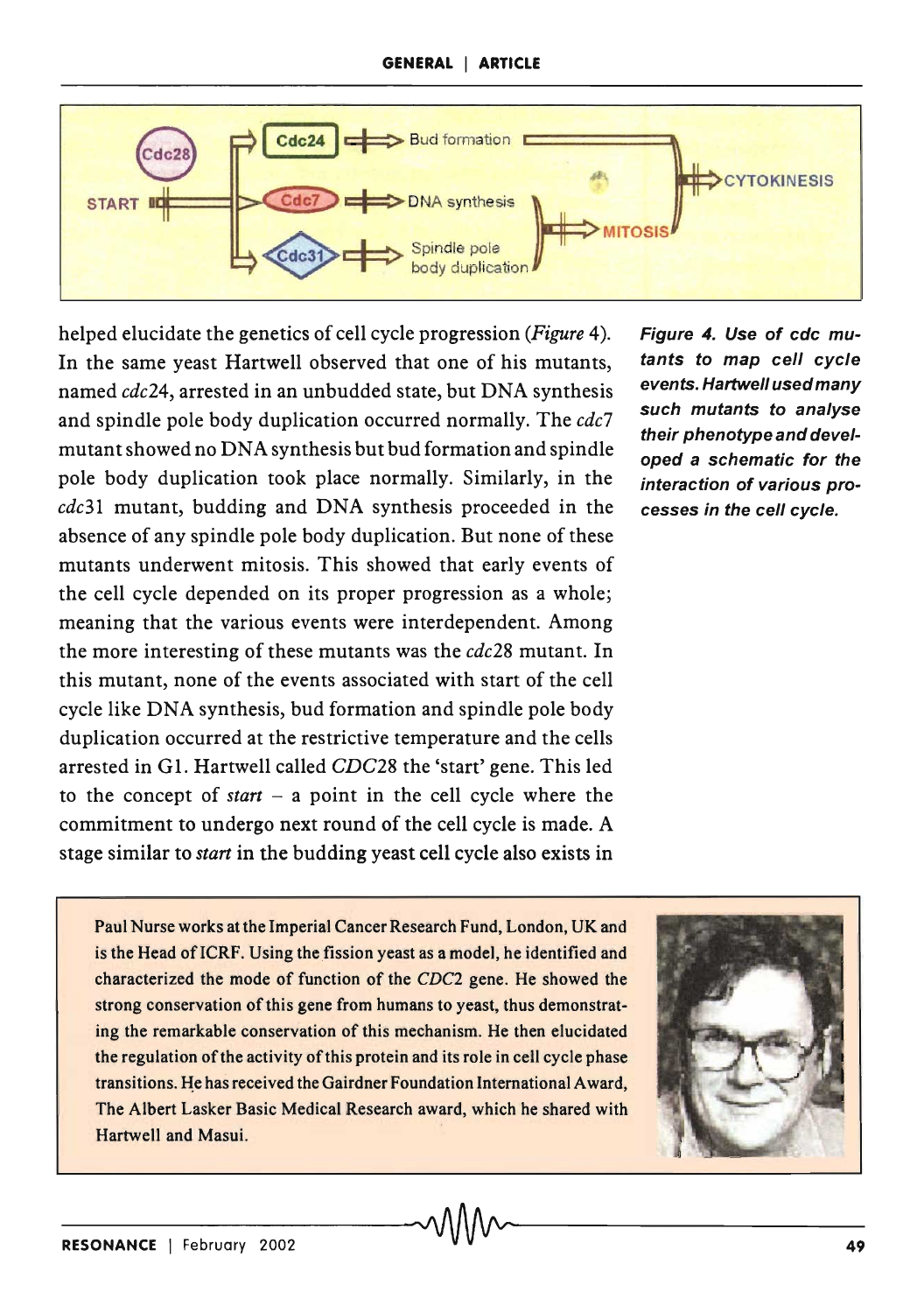A remarkable feature of this mutant locus was the strong conservation of the gene between the budding and the fission yeasts.

Tim Hunt works at the Imperial Cancer Research Fund, London, UK and is the Head of the Cell Cycle Laboratory. He identified cyclins, proteins that regulate the function of *cdc2/28* like CDKs. He showed that cyclin levels fluctuate during the cell cycle with a dip at every mitosis caused due to their degradation.



the mammalian cell cycle and is referred to as the 'restriction point'. In 1988, working with the same yeast, Hartwell identified radiation sensitive mutants *(rad9, rad52)* that were unable to arrest their cell cycle and repair radiation induced mutations. This led to the idea of a 'checkpoint' that ensures precision in the cell cycle.

In the same decade, Paul Nurse working with the fission yeast *Schizosaccharomyces pombe,* looked for mutants that were temperature-sensitive for cell division but not growth. Analysis of the DNA content and DNA synthesis at the restrictive temperature helped classify these mutants into the G1, S and G2 phases on the cell cycle. A mutant, *wee* l<sup>*s*</sup> ('wee' meaning tiny in Scottish), produced small cells, about half the size of wild type cells. This showed that cell size and cell division were linked. Nurse found that *wee* 1 normally delays progression through the cell cycle until the cells have reached a critical threshold size. Another mutant, perhaps the most interesting one that Nurse characterized, was *cdc2ts.* Most *cdc2* mutants were recessive to the wild type and produced long cells at the restrictive temperature. However, one allele, *cdc2-3 WD,* showed opposite effects. It was dominant to the wild-type cells and the cells entered mitosis at a smaller size. It was intriguing that the same locus showed two dramatically opposite mutant phenotypes. Analysis revealed that the *CDC2* gene encodes a protein that induces mitosis. Its absence leads to the formation of long cells and an excess of its activity results in small cells.

A remarkable feature of this mutant locus was the strong conservation of the gene between the budding and the fission yeasts. In 1982, Nurse reported that the fission yeast mutant *cdc2* isolated by him could be rescued by the *CDC28* gene of the budding yeast. Thus, the fission yeast *cdc2* was equivalent to the budding yeast *cdc28* or the 'start' gene isolated in 1971 by Hartwell. This was the first report to show a strong conservation of key components of the cell cycle. Analysis revealed that Cdc2 belonged to a group of proteins called protein kinases which bring about phosphate transfer to target proteins. This can lead to loss or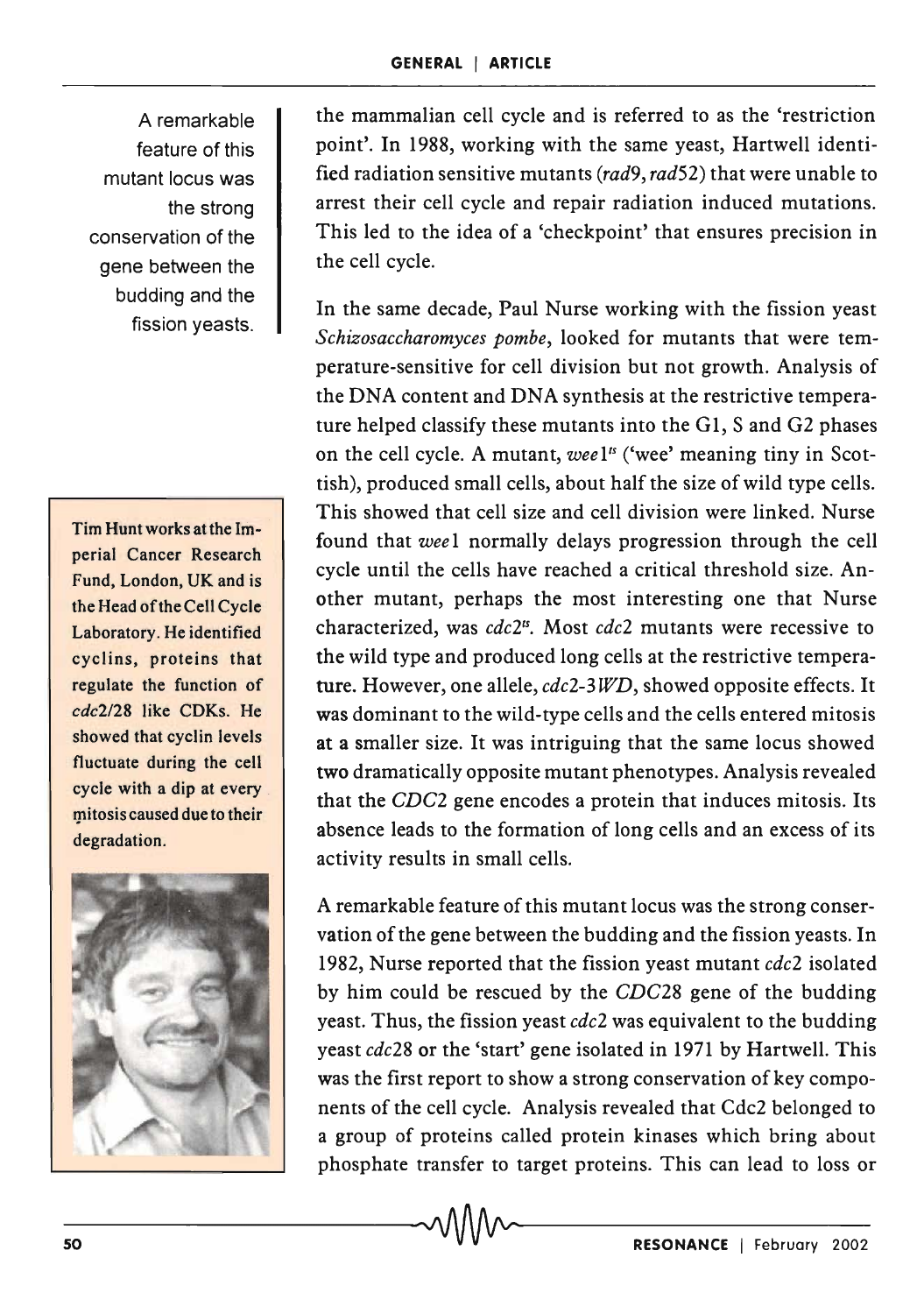gain of their function, thus providing a genetic correlate of the earlier observed changes in phosphorylation levels of proteins during cell cycle progression (see below). Later, in 1987, Nurse went on to show that not just the budding yeast, but a human *cdc2* counterpart which he called *CDKI* was able to rescue the fission yeast *cdc2* mutant. This provided compelling evidence for the conservation of not just the mechanism, but also the molecules orchestrating the cell cycle in organisms separated by at least 500 million years during evolution. The *cdc2/28* story raised the question of how the same gene could be acting at two different points in the cell cycle in two different yeasts and yet complement each other functionally? This was later explained on the basis of differences in the budding and fission yeast cell cycles. In the budding yeast *start* is a key checkpoint for regulation in response to cell size, nutrient and mating signals, whereas in the fission yeast entry into mitosis is the key point of cell size control. Closer examination revealed that *cdc2* was also required at *start* in the fission yeast.

In order to identify molecules that play decisive roles in cell cycle transitions, biochemists were looking for proteins whose levels in the cell fluctuated periodically. The premise that protein *synthesis* - and not any other aspect of protein metabolism, - should be periodic turned out to be a retarding factor in this search. In 1983 Hunt identified a protein in extracts of Sea Urchin eggs that disappeared abruptly at the end of each mitosis and then gradually reappeared during the next interphase. It was appropriately named cyclin *(Figure* 5). Cyclins were later shown to be controlling every important transition in the cell cycle. Against expectation, the cyelin protein was synthesized throughout the cell cycle and degraded at the end of each mitosis, causing its disappearance in cell extracts. In an interview Hunt said that it was "a complete off the wall" experiment "of the desperate variety". The discovery of cyclin provided a biochemical model for the oscillator controlling the cell cycle. By then Murray and Kirschner had independently provided evidence for regular oscillations of MPF activity in frog eggs.

The discovery of cyclin provided a biochemical model for the oscillator controlling the cell cycle.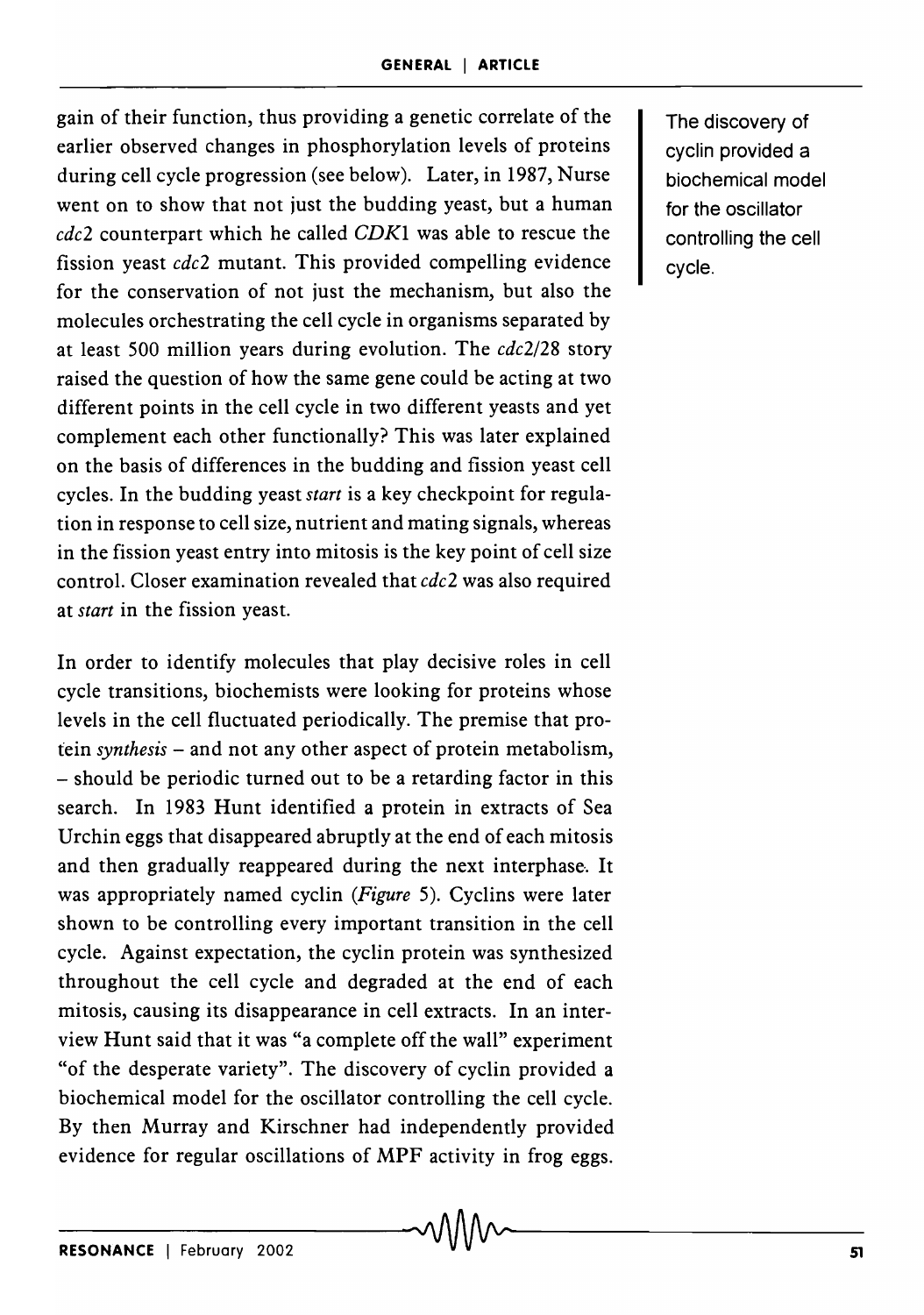Figure 5. Cyclins levels oscillate during the cell cycle. Cyclin level peaks at mitosis with a sharp decline during exit from mitosis. This sharp dip in cyclin level is brought about by rapid degradation of the cyclin protein.



Also, by 1983 Hunt had shown that cyclin B is essential for mitosis. In an independent study, Murray and Kirschner had shown that the sea urchin cyclin  $B$  *m*RNA could alone drive the frog cell cycle *in vitro* even when the cell was depleted of other RNAs. This observation pointed to the conservation of this molecule too (like Cdc2/28).

Information generated from diverse systems projected two different views of the cell cycle with an apparent discrepancy in the organization of this fundamental process. Were Cdc2/28, MPF and cyclin identified in yeasts, frog and sea urchins all components of a single activity which controlled the cell cycle, or were they components of diverse convergent pathways, was the enigma. The purification of MPF in 1988 solved the problem. Lokha, Hayes and Maller purified and characterized MPF from frog egg extracts and saw that it possessed kinase activity. MPF was a dimer of two different subunits. The molecular weights of these two MPF subunits coincided with that of Cdc2/28 and cyclin B, but that had to wait immunological characterization to be confirmed. It was seen that antibody to yeast Cdc2 recognized the 34 kDa protein in the MPF complex and an antibody to the frog cyelin recognized the other 46 kDa subunit of the complex. Thus, the MPF recognised by Masui and Markert was nothing but a complex of the Cdc2/28 (identified by Hartwell and Nurse) and cyelin (which was Hunt's discovery).

Information generated from diverse systems projected two different views of the cell cycle with an apparent discrepancy in the organization of this fundamental process.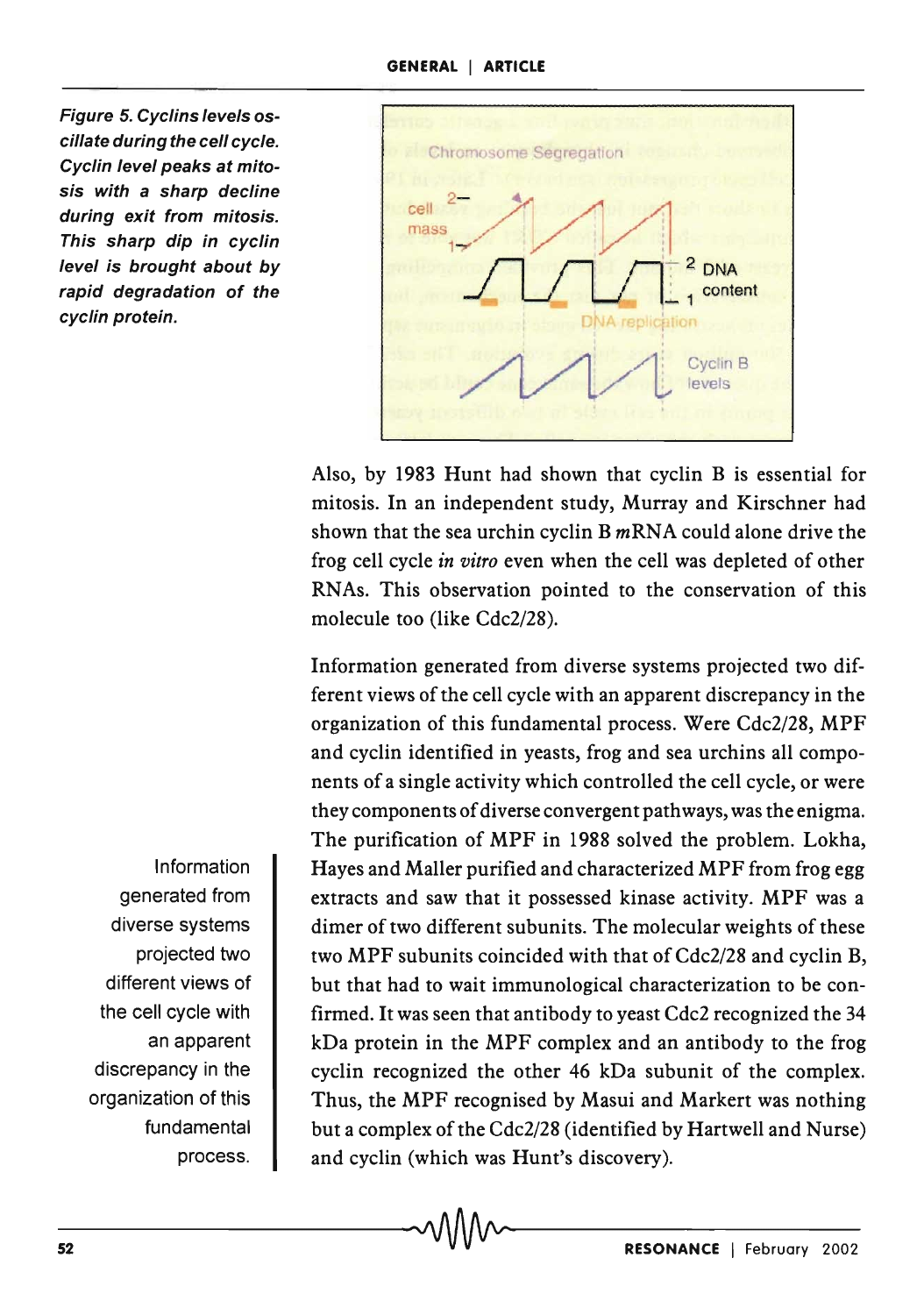It became clear that geneticists, cell biologists and biochemists were addressing the same issue, handling the same molecules with different perspectives. Everything fitted in a picture when Nurse reported in 1990 that phosphorylation drives MPF function. Using molecular techniques and genetic analysis, he demonstrated that a particular tyrosine residue in the Cdc2/28 molecule was phosphorylated by Wee1, product of WEE1 gene (identified by Nurse) and that this phosphorylation inhibited the kinase activity of Cdc2/28. He also demonstrated that *cdc25*  (a long cell size mutant identified by him) encoded a phosphatase which removed the inhibitory phosphate at every mitosis, triggering the kinase activity of the Cdc2/28 complex during entry into mitosis *(Figure* 6). In 1989 Hunt demonstrated that cyclin degradation was essential for cells to complete mitosis and enter interphase, an observation that made the model more comprehensible. Cyclin functions as a regulator of the Cdc2/28 kinase activity and dissociation of the cyclin from the complex at mitosis renders the complex inactive.

Figure 6. MPF activity and its regulation during cell cycle. MPF is a heterodimer of Cdc2l28 and cyclin B. At the onset of mitosis, the phosphorylation state of the Cdc2/28 requlates its activity thereby deciding cell cycle progression. Degradation of the cyclin causes inactivation of this complex and exit from mitosis. During interphase the activity of the newly assembled complex is kept low due to inhibitory phosphorylation.